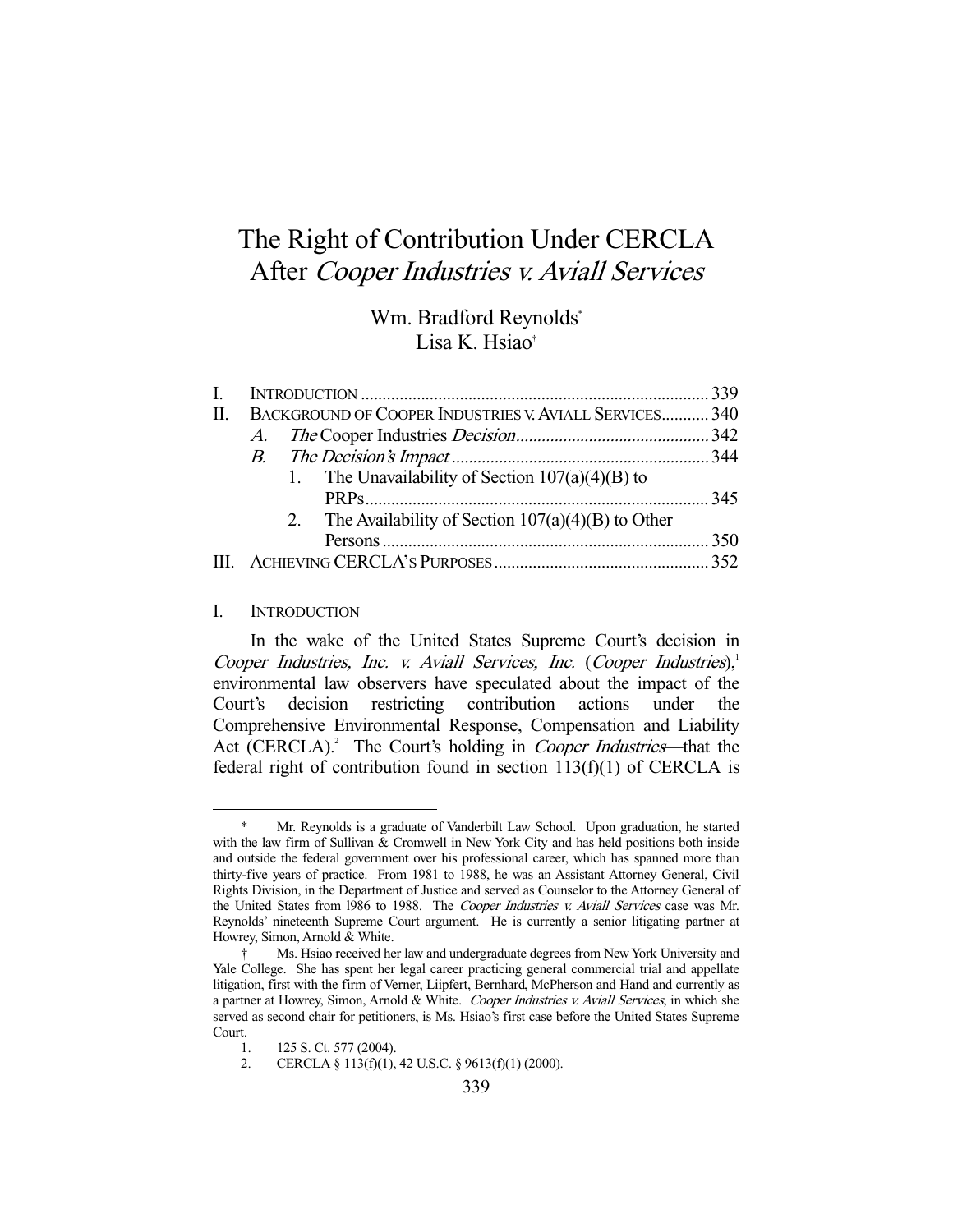available only "during or following" a civil action brought under CERCLA's abatement and liability provisions, sections 106 and 107(a) has raised questions as to whether potentially responsible parties (PRPs) who voluntarily engage in site cleanup activities have any other avenue for obtaining, either directly or indirectly, federal contribution under CERCLA for their expended response costs.<sup>3</sup> This Article addresses the questions and discusses why the Supreme Court's interpretation of section 113 effectively closes all other doors to federal contribution under CERCLA, and, by so doing, best advances the policy objectives that initially prompted enactment of that legislation.

#### II. BACKGROUND OF COOPER INDUSTRIES V. AVIALL SERVICES

Cooper Industries involved the voluntary cleanup by Aviall Services, Inc. (Aviall) of four aircraft engine maintenance facilities located in and around Dallas, Texas. Aviall purchased the facilities in 1981 from Cooper Industries, Inc. (Cooper) and conducted engine maintenance activities there for the next several years. In 1984, without any prompting or involvement by state or federal environmental authorities, Aviall initiated an environmental cleanup of the facilities. Three years into the cleanup, Aviall contacted the Texas Natural Resource Conservation Commission (TNRCC) about the alleged contamination of the facilities. The TNRCC exchanged several letters with Aviall about the condition of its properties, but it took no judicial or administrative enforcement action. Aviall did not contact the Environmental Protection Agency (EPA), which remained unaware of the alleged contamination and of Aviall's remediation activities. Aviall continued its cleanup of the facilities until approximately 1994, allegedly spending some \$5 million. During 1995 and 1996, Aviall sold all four facilities to other parties, but retained responsibility for any additional cleanup that might be necessary.

 In August 1997, Aviall filed a complaint against Cooper in the federal district court for the Northern District of Texas, seeking recovery of its cleanup costs. As originally filed, the complaint included one count for direct recovery of its costs under CERCLA's section 107(a) and another count for CERCLA contribution under section  $113(f)(1)$ .<sup>4</sup> Aviall also asserted several claims under Texas state law. In January 1999, Aviall filed a First Amended Complaint that (1) dropped its count for

<sup>3.</sup> Cooper Indus., 125 S. Ct. at 577 (interpreting the federal right of contribution under CERCLA §§ 106-107, 113(f)(1), 42 U.S.C. §§ 9606-9607, 9613(f)(1)).

 <sup>4.</sup> CERCLA §§ 107(a), 113(f)(1), 42 U.S.C. §§ 9607(a), 9613(f)(1) (CERCLA's liability and contribution provisions, respectively).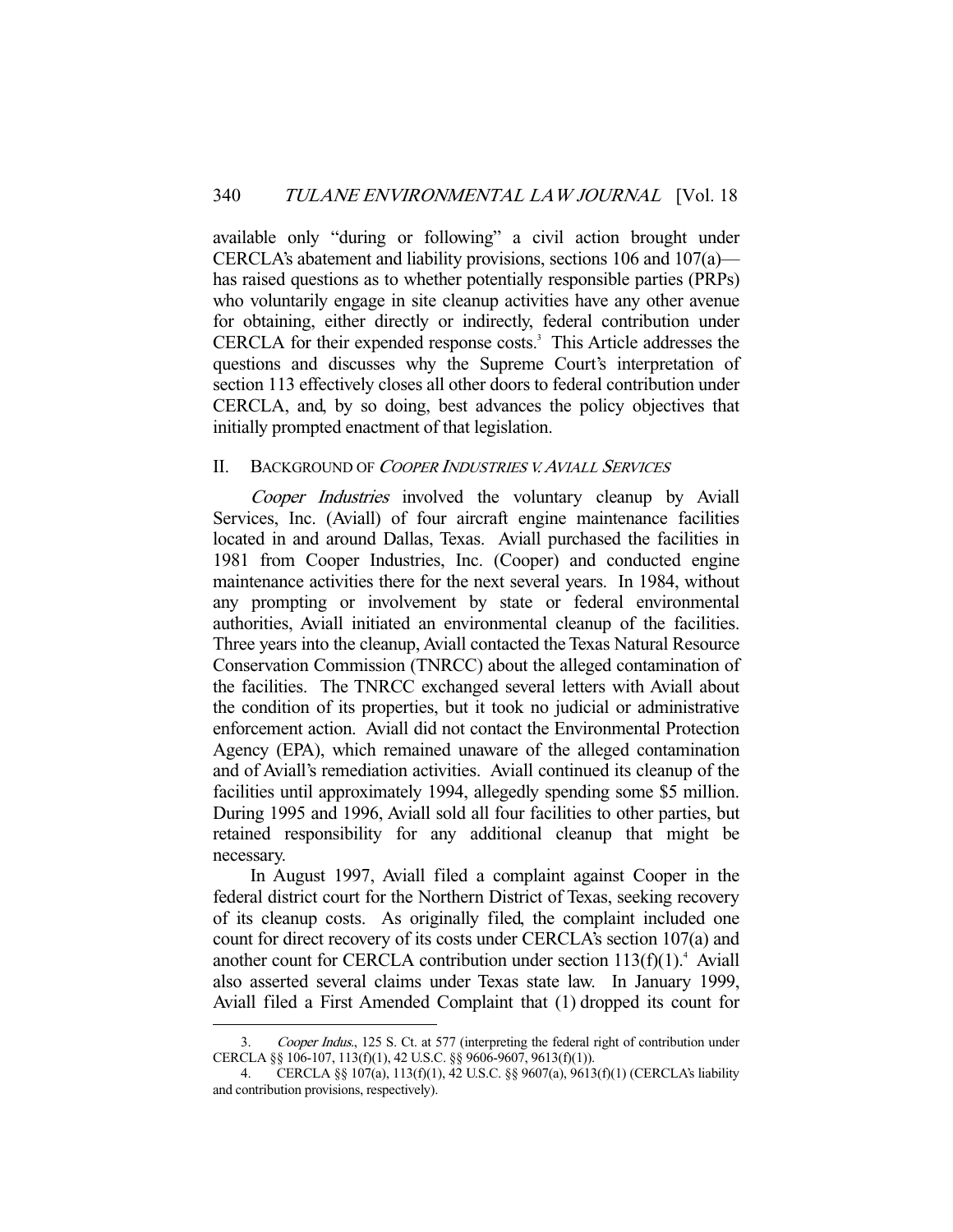direct cost recovery under section 107(a); (2) retained its contribution claim under section  $113(f)(1)$ , asserting that, as a PRP within the meaning of section 107(a), Cooper was a proper defendant; and (3) added two contribution claims that arose under two Texas state environmental laws.

 Cooper moved for summary judgment on Aviall's claim for contribution under section 113(f)(1), which provides:

(1) Contribution. Any person may seek contribution from any other person who is liable or potentially liable under section 9607(a) of this title, during or following any civil action under section 9606 of this title or under section 9607(a) of this title. Such claims shall be brought in accordance with this section and the Federal Rules of Civil Procedure, and shall be governed by Federal law. In resolving contribution claims, the court may allocate response costs among liable parties using such equitable factors as the court determines are appropriate. Nothing in this subsection shall diminish the right of any person to bring an action for contribution in the absence of a civil action under section 9606 of this title or section 9607 of this title. $5$ 

Cooper argued that, because Aviall had not been the subject of a civil action brought under CERCLA section 106 or section 107(a), it failed to satisfy section  $113(f)(1)$ 's "during or following" requirement. The district court agreed and granted Cooper's motion. Aviall appealed to the United States Court of Appeals for the Fifth Circuit, and on August 14, 2001, a divided panel of the court of appeals affirmed, holding that a PRP such as Aviall "seeking contribution from other PRPs under  $\S 113(f)(1)$  must have a pending or adjudged  $\S 106$  administrative order or § 107(a) cost recovery action against it."6

 Aviall successfully moved for a rehearing en banc, and on November 14, 2002, a divided Fifth Circuit reversed the panel decision.<sup>7</sup> Focusing on the last sentence of section  $113(f)(1)$ —which provides that "[n]othing in this subsection shall diminish the right of any person to bring an action for contribution in the absence of a civil action under section 9606 of this title or section 9607 of this title"<sup>8</sup>—the circuit court majority concluded that this savings clause language expanded the more limited right of contribution found in section 113(f)(1)'s first sentence. More specifically, it was the majority's view that the savings clause's directive, that "[n]othing . . . shall diminish" any contribution rights

 <sup>5.</sup> CERCLA § 113(f)(1), 42 U.S.C. § 9613(f)(1).

 <sup>6.</sup> Aviall Servs., Inc. v. Cooper Indus., Inc., 263 F.3d 134, 138-39 (5th Cir. 2001).

 <sup>7.</sup> Aviall Servs., Inc. v. Cooper Indus., Inc., 312 F.3d 677, 679 (5th Cir. 2002) (en banc).

<sup>8.</sup> *Id.* at 680; CERCLA § 113(f)(1); 42 U.S.C. § 9613(f)(1).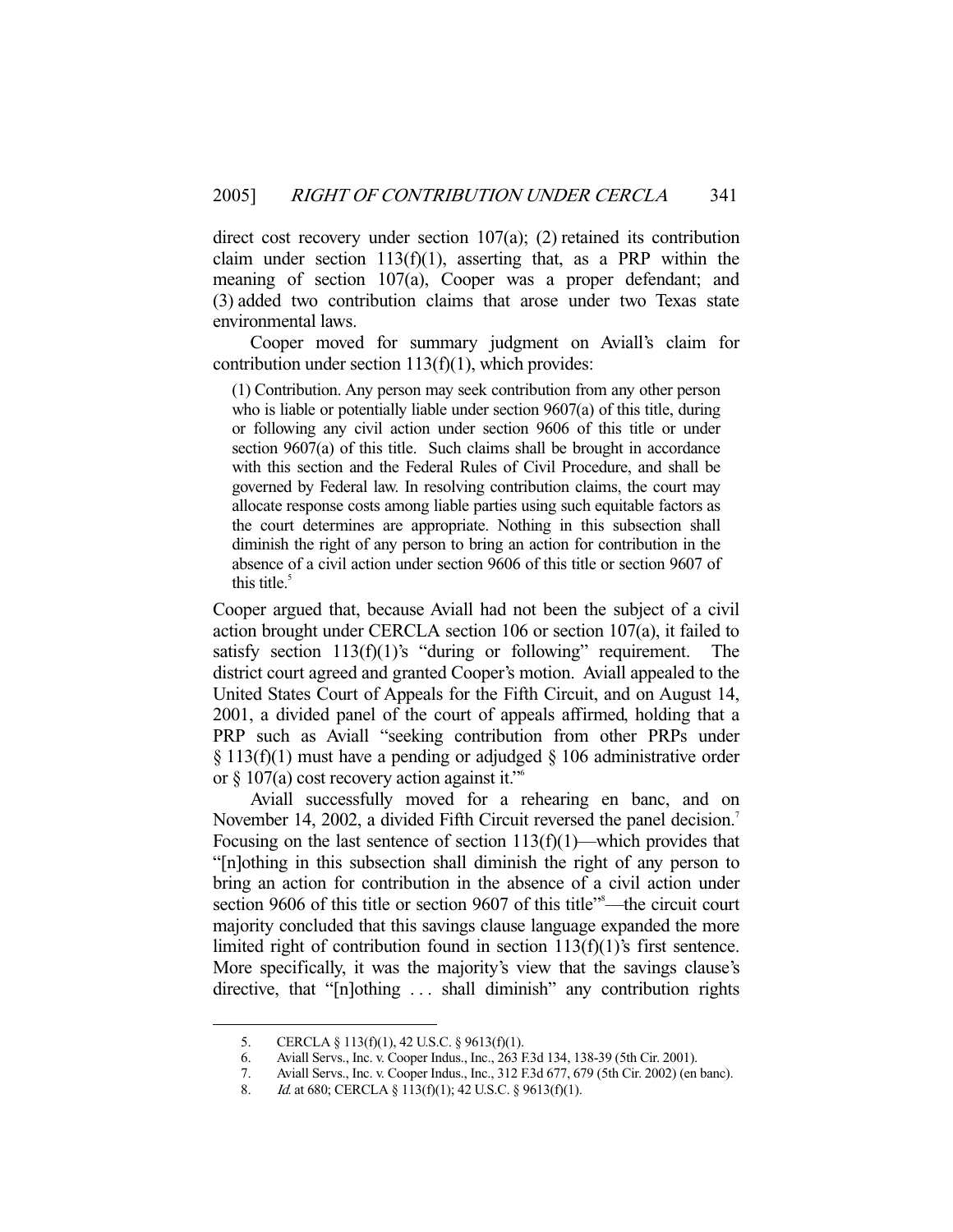maintainable in the absence of a section 106 or section 107(a) civil action, independently created a broad federal right of contribution that could be brought even though no section 106 or section 107(a) civil action was pending or had been adjudicated.<sup>9</sup> Three members of the en banc court dissented, arguing that the majority's enlargement of the savings clause impermissibly swallowed the limited right of contribution created by section 113(f)(1)'s enabling clause.<sup>10</sup>

 Cooper petitioned for a writ of certiorari on February 12, 2003, seeking Supreme Court review of the question:

Whether a private party who has not been the subject of an underlying civil action pursuant to CERCLA Sections 106 or 107(a), 42 U.S.C. §§ 9606 or 9607(a), may bring an action seeking contribution pursuant to CERCLA Section 113(f)(1), 42 U.S.C.  $\S$  9613(f)(1), to recover costs spent voluntarily to clean up properties contaminated by hazardous substances.<sup>11</sup>

The Supreme Court granted the writ on January 9, 2004, heard oral arguments on October 6, 2004, and reversed the Fifth Circuit by a 7-2 vote on December 13, 2004.<sup>12</sup> The Court held that Aviall's section 113(f)(1) suit must be dismissed because it had not been commenced "during or following" adjudication of one of the prerequisite CERCLA civil actions.<sup>13</sup>

#### A. The Cooper Industries Decision

 The Supreme Court majority, in an opinion by Justice Thomas, first recognized that the legislative impetus for enacting the *express* right of contribution codified in section 113(f)(1) of the Superfund Amendments and Reauthorization Act of 1986 (SARA) was to confirm the availability of CERCLA contribution (previously made available by judicial implication only) to private entities that had been sued by the government or private parties in cost recovery actions.<sup>14</sup> Tellingly for Congress, in two pre-SARA decisions, the Supreme Court had refused to read an implied right to contribution in other federal statutes because in neither case was it expressly authorized by the legislation.<sup>15</sup> The Court also

 <sup>9.</sup> Aviall Servs., 312 F.3d at 681.

 <sup>10.</sup> Id. at 693 (Garza, J., dissenting); CERCLA § 113(f)(1), 42 U.S.C. § 9613(f)(1).

 <sup>11.</sup> Petitioner's Brief at \*i, 2004 WL 341586, Cooper Indus., Inc. v. Aviall Servs., Inc., 125 S. Ct. 577 (2004).

 <sup>12.</sup> Cooper Indus., Inc. v. Aviall Servs., Inc., 125 S. Ct. 577, 583 (2004).

<sup>13.</sup> *Id.* at 584.

 <sup>14.</sup> Id. at 581; SARA, Pub. L. No. 95-510, 94 Stat. 2795 (amended 1986).

<sup>15.</sup> See Cooper Indus., 125 S. Ct. at 581. The majority cited Texas Industries, Inc. v. Radcliffe Materials, Inc., 451 U.S. 630, 638-47 (1981), where the Court "refuse[d] to recognize implied common law right to contribution in the Sherman Act or Clayton Act" and Northwest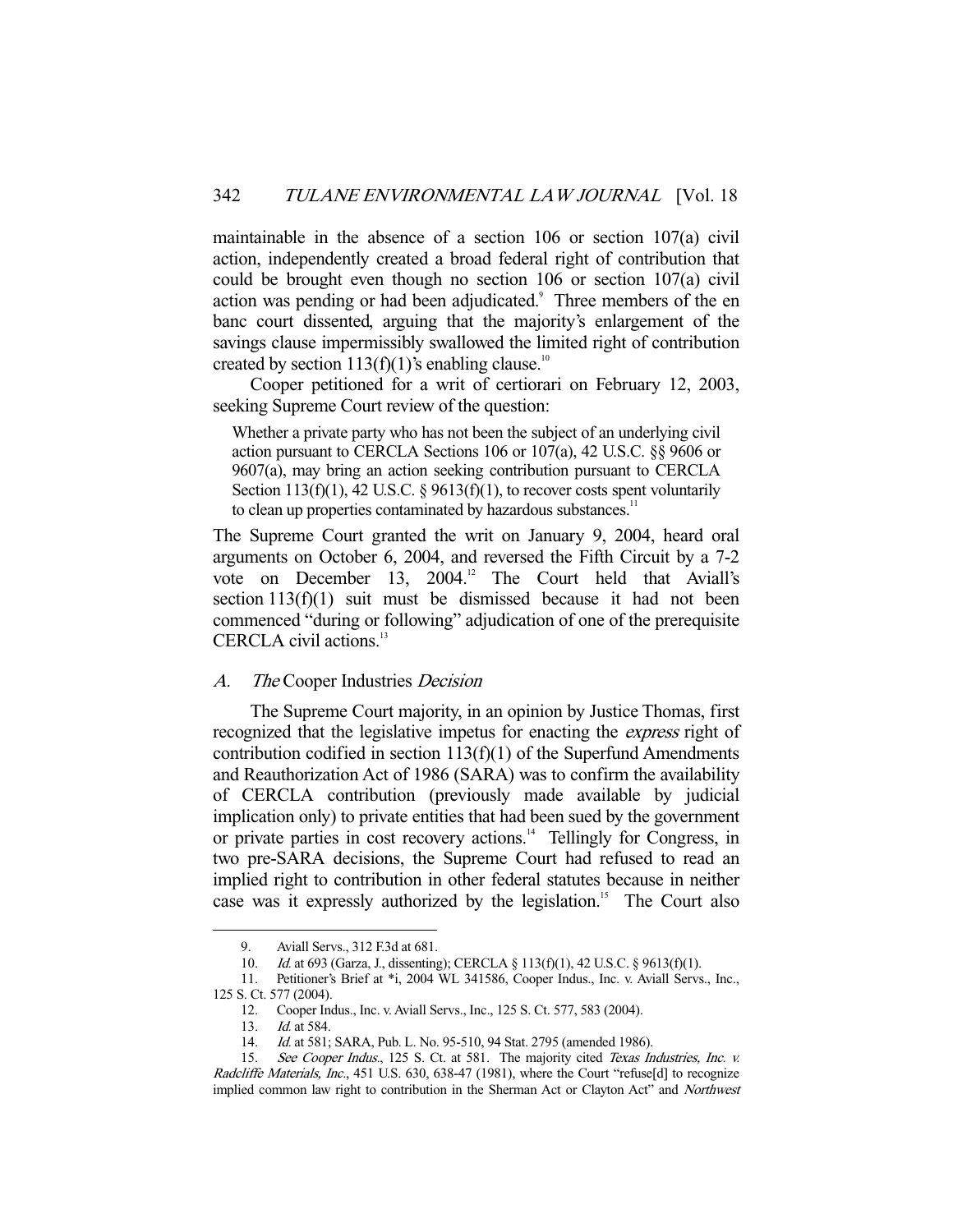observed that SARA created a separate express right of contribution in section  $113(f)(3)(B)$  for a person who had resolved its liability with the federal or state government in an administrative or judicially approved settlement.<sup>16</sup> Thus, with the enactment of SARA, CERCLA contained two explicit rights to contribution: one found in section  $113(f)(1)$ , and the other in section  $113(f)(3)(B)$ .<sup>17</sup>

With this passing nod to section  $113(f)$ 's origins,<sup>18</sup> the Court focused on the statutory text, and why, by its very terms, "[s]ection  $113(f)(1)$  does not authorize Aviall's suit."<sup>9</sup> The "natural meaning" of section The "natural meaning" of section  $113(f)(1)$ 's first sentence, Justice Thomas observed, was to authorize contribution suits only upon the occurrence of the conditions specified i.e., "during or following" a civil action.<sup>20</sup> Thus, neither the terminology nor phraseology of the enabling clause supported Aviall's contention that the sentence's use of the word "may" carried a more permissive connotation.<sup>21</sup> The Court rejected Aviall's urging that section  $113(f)(1)$ 's savings clause be read as the Fifth Circuit majority had held, i.e., to authorize contribution actions at any time, regardless of an underlying section 106 or Section 107(a) civil action.<sup>22</sup> To do so, the Court ruled, would render superfluous not only the "during or following" language of section  $113(f)(1)$ , but also the express right of contribution authorized by section  $113(f)(3)(B)$  following a settlement.<sup>23</sup>

The *Cooper Industries* opinion also discusses what the Court did not decide. Noting that Aviall had neither raised nor discussed in the lower courts whether PRPs might have an alternative implied right of

16. *Id.* at 581-82. Section 113(f)(3)(B) states:

A person who has resolved its liability to the United States or a State for some or all of a response action or for some or all of the costs of such action in an administrative or judicially approved settlement may seek contribution from any person who is not a party to a settlement referred to in [section  $113(f)(2)$ ].

CERCLA § 113 (f)(3)(B), 42 U.S.C. § 9613(f)(3)(B) (2000).

 17. Cooper Indus., 125 S. Ct. at 582; CERCLA §§ 113(f)(1), 113(f)(3)(B), 42 U.S.C. §§ 9613(f)(1), 9613(f)(3)(B).

20. *Id.*; CERCLA § 113(f)(1), 42 U.S.C. § 9613(f)(1).

Airlines, Inc. v. Transport Wonders, 451 U.S. 77, 90-99 (1981), where the Court "refuse[d] to recognize implied or common-law right to contribution in the Equal Pay Act of 1963 or Title VII of the Civil Rights Act of 1964." Id.

<sup>18.</sup> According to the Court, the straightforward meaning of section  $113(f)(1)$ 's text obviated any need to look further to the purpose or policies behind CERCLA. Cooper Indus., 125 S. Ct. at 584.

 <sup>19.</sup> Id. at 583.

<sup>21.</sup> Cooper Indus., 125 S. Ct. at 583.

 <sup>22.</sup> Id.

<sup>23.</sup> Id. The Court read the savings clause in section  $113(f)(1)$ 's last sentence as having the limited impact of rebutting any presumption that the express right of contribution created by that provision is the exclusive cause of action for contribution available to a PRP. Id. at 583-84.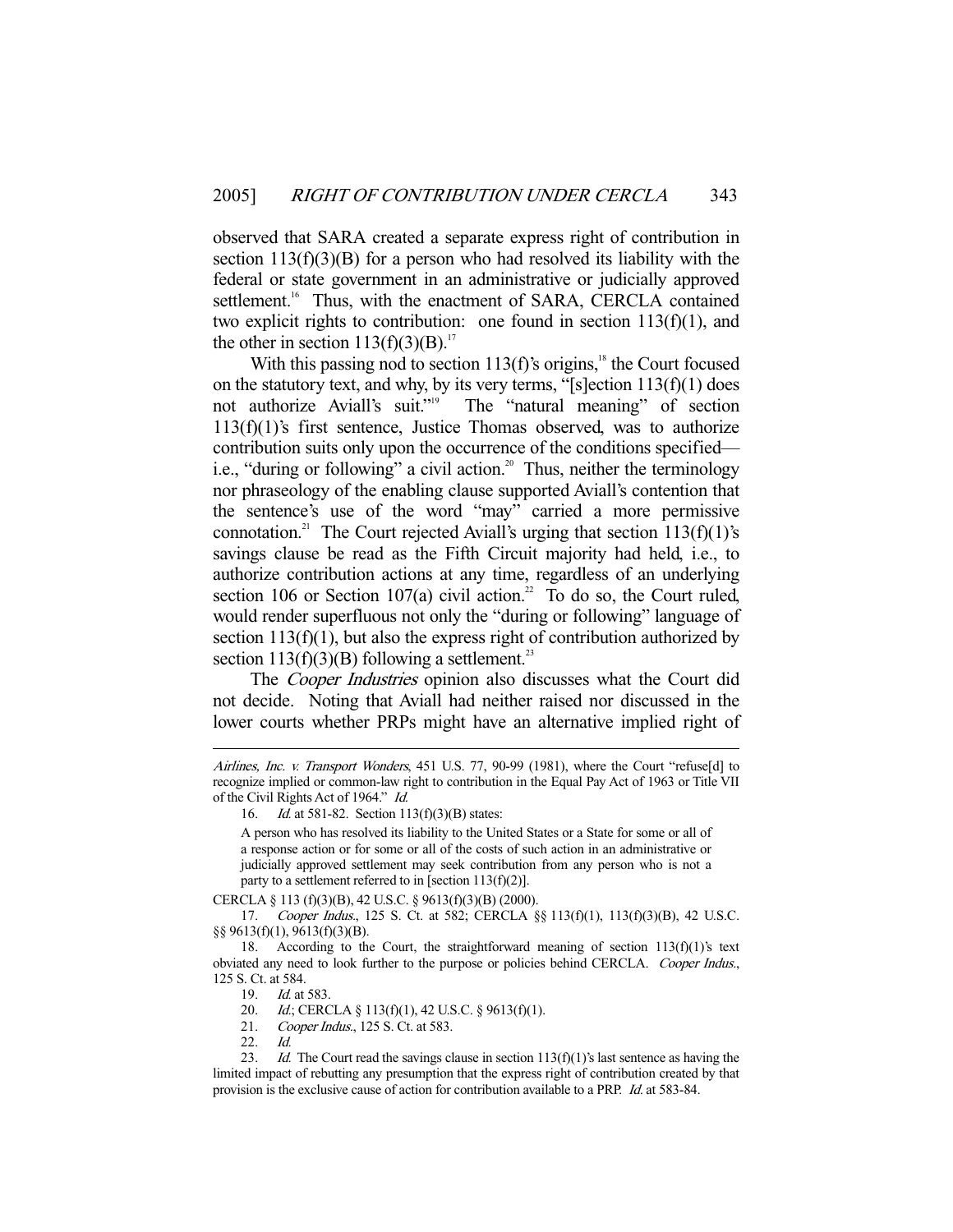contribution under section 107(a)(4)(B)'s cost recovery provision, the majority declined the invitation to decide that issue.<sup>24</sup> It observed that numerous federal appellate courts have uniformly held section 107(a) is unavailable to PRPs for purposes of seeking cost recovery from other  $PRPs<sup>25</sup>$  and expressed concern about deciding, without the benefit of briefing and a more direct ruling below, the correctness of those appellate decisions, $26$  or, if incorrect, the "significant issue" of whether section 107(a) supports an alternative contribution right by implication.<sup>27</sup> Accordingly, the majority simply noted that the Court has previously rejected attempts to read an implied right of contribution into federal statutes.<sup>28</sup>

 Justices Ginsburg and Stevens dissented, not expressing disagreement with the majority's interpretation of section 113(f)(1), but criticizing the Court's refusal to find that section 107(a) "enable[s] a PRP to sue other covered persons for reimbursement, in whole or part, of cleanup costs the PRP legitimately incurred."29 In the opinion of those two Justices, the Court's earlier decision in Key Tronic Corp. v. United *States*<sup>30</sup> compelled such a conclusion, with the only disagreement on the Court in that case being whether the section  $107(a)$  right of action was express or implied under the statute.<sup>31</sup> There was thus no need, Justice Ginsburg wrote, for "protracting this litigation" with a remand to the Fifth Circuit for a decision on the section  $107(a)$  issue.<sup>32</sup> In the dissenters' view, the Court should have addressed it in *Cooper Industries*, and found an alternative right of contribution available to Aviall under section  $107(a)(4)(B)^{33}$ 

### B. The Decision's Impact

With the *Cooper Industries* ruling, the Supreme Court has ended all controversy as to the availability of contribution suits by PRPs under section  $113(f)(1)$  of CERCLA. Section  $113(f)(1)$  actions can and must

<sup>24.</sup> *Id.* at 584-85.

<sup>25.</sup> Id. at 585; see, e.g., Bedford Affiliates v. Sills, 156 F.3d 416, 423-24 (2d Cir. 1998).

 <sup>26.</sup> Cooper Indus., 125 S. Ct. at 585.

 <sup>27.</sup> Id.

 <sup>28.</sup> Id. at 586 (citing Tex. Indus., Inc. v. Radcliff Materials, Inc., 451 U.S. 630, 639-40 (1981); Northwest Airlines, Inc. v. Transp. Workers Union of Am., 451 U.S. 77, 91-95 (1981)).

<sup>29.</sup> *Id.* at 587.

 <sup>30. 511</sup> U.S. 809, 816 (1994).

<sup>31.</sup> See Cooper Indus., 125 S. Ct. at 587.

 <sup>32.</sup> Id. at 588.

 <sup>33.</sup> Id.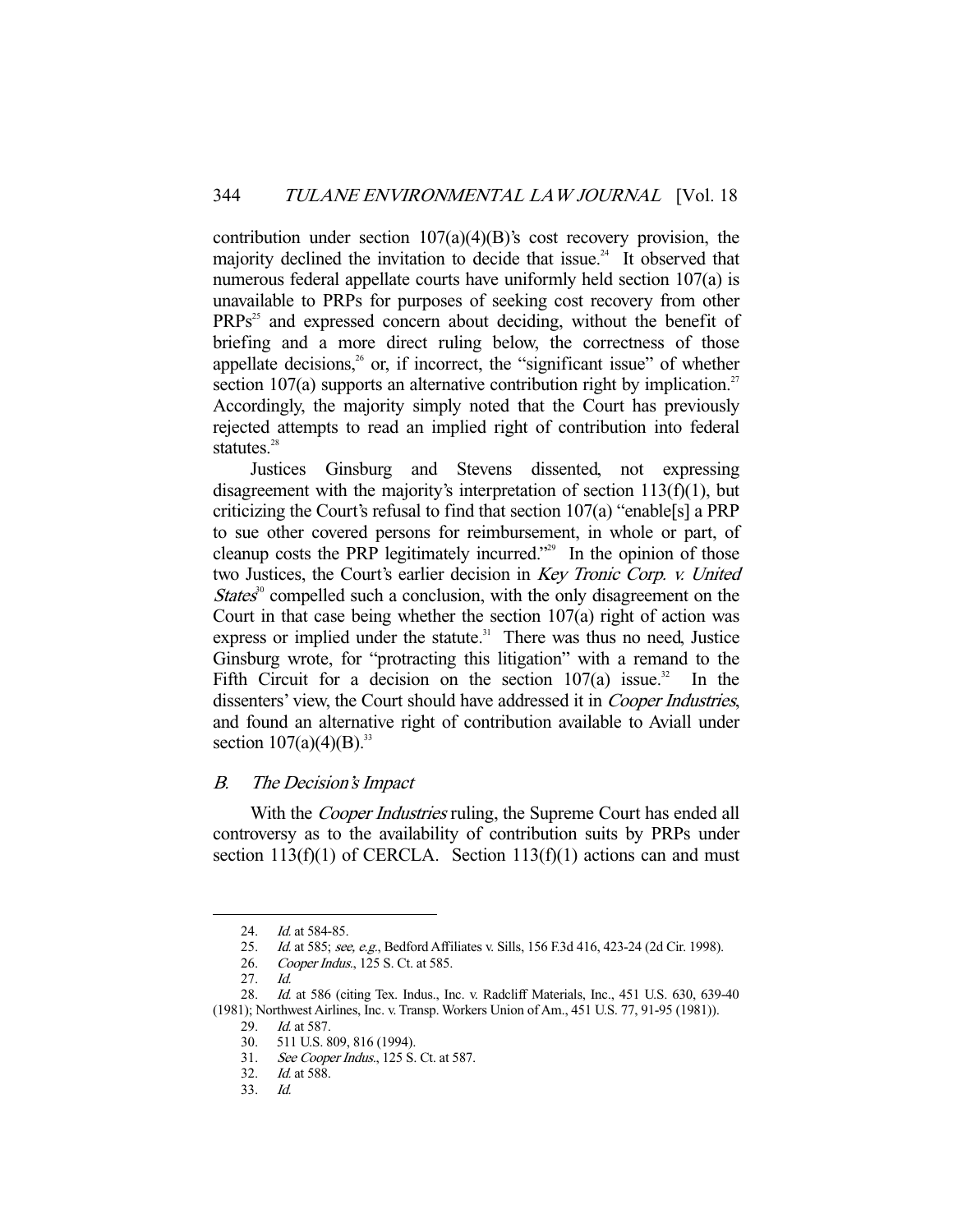be brought against other PRPs only "during or following" a section 106 or section  $107(a)$  civil action.<sup>34</sup>

 To be sure, the dissent suggests that a PRP might still be able to pursue a separate section  $107(a)(4)(B)$  suit "in the nature of contribution" against other PRPs for recovery of cleanup costs.<sup>35</sup> However, neither the language of section 107(a) itself, nor the legislative determination to add section 113(f) in order to create an explicit right of contribution under CERCLA, seems to support implying such a cause of action under section  $107(a)$ <sup>36</sup> Moreover, with the enactment of SARA, past efforts by PRPs to invoke section  $107(a)(4)(B)$ 's cost recovery provisions in this manner have been uniformly rejected by every federal appeals court to have entertained the question.<sup>37</sup> Thus, only two federal statutory options remain for a PRP seeking contribution from another PRP for costs spent to clean up hazardous waste contamination, and both reside in section 113(f)—either "during or following" a section 106 or section 107(a) civil action, or following an administrative or judicially approved settlement of an existing cleanup claim with either state or federal environmental authorities.<sup>38</sup>

## 1. The Unavailability of Section 107(a)(4)(B) to PRPs

 With the enactment of section 113, numerous federal appeals courts have concluded that Congress's addition of an explicit right of federal contribution through the enactment of SARA superseded and supplanted any implied right of contribution that may have previously been judicially

 <sup>34.</sup> Id. at 584; CERCLA § 113(f)(1), 42 U.S.C. § 9613(f)(1) (2000).

 <sup>35.</sup> Cooper Indus., 125 S. Ct. at 587-88.

 <sup>36.</sup> See CERCLA § 107(a), 42 U.S.C. § 9607(a).

 <sup>37.</sup> See Bedford Affiliates v. Sills, 156 F.3d 416, 424 (2d Cir 1998) (stating "[t]he district court in the present case properly held that [plaintiff] could not pursue a  $\S$  107(a) cost recovery claim against [other PRPs] due to its status as a potentially responsible person . . . CERCLA § 113(f) plainly governs such contribution actions"); Pneumo Abex Corp. v. High Point, Thomasville & Denton R.R. Co., 142 F.3d 769, 776 (4th Cir. 1998) (stating that "[a]s the case before the court involves entirely potentially responsible parties, such parties must seek contribution under section 9613"); Pinal Creek Group v. Newmont Mining Corp., 118 F.3d 1298, 1316 (9th Cir. 1997) (stating that "[b]ecause a claim asserted by a PRP under § 107 requires the application of  $\S$  113, a PRP is limited to a contribution claim governed by the joint operation of §§ 107 and 113"); see also Centerior Serv. Co. v. Acme Scrap Iron & Metal Corp., 153 F.3d 344, 355 (6th Cir. 1998); Redwing Carriers, Inc. v. Saraland Apartments, 94 F.3d 1489, 1496 (11th Cir. 1996); United States v. Colo. & G.R.R. Co., 50 F.3d 1530, 1536 (10th Cir. 1995); United Techs. Corp. v. Browning-Ferris Indus., 33 F.3d 96, 100 (1st Cir. 1994); Akzo Coatings, Inc. v. Aigner Corp., 30 F.3d 761, 764 (7th Cir. 1994); Amoco Oil v. Borden, Inc., 889 F.2d 664, 672 (5th Cir. 1989).

 <sup>38.</sup> See Cooper Indus., 125 S. Ct. at 584; CERCLA §§ 113(f)(1), 113(f)(3)(B), 42 U.S.C. §§ 9613(f)(1), 9613(f)(3)(B).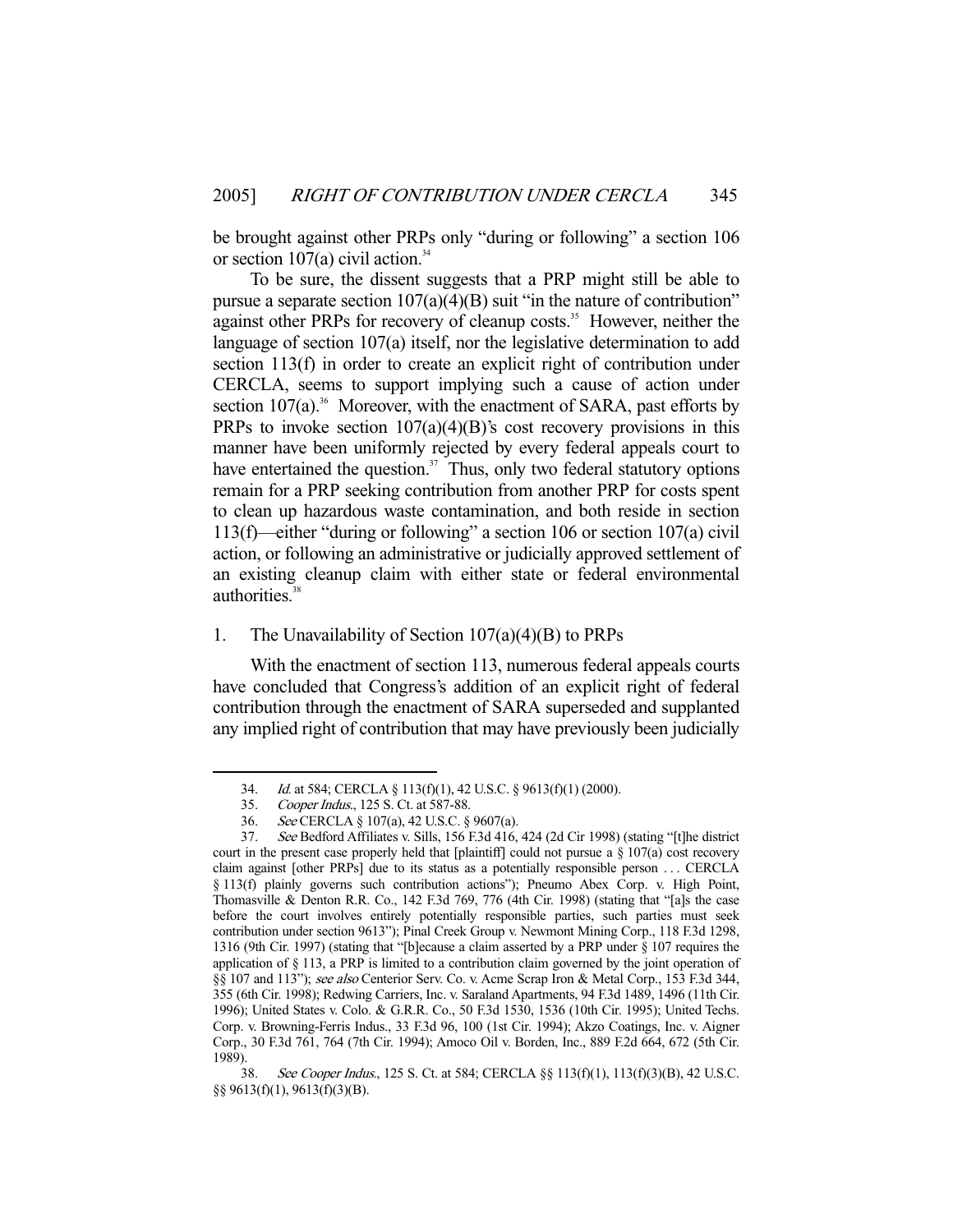recognized under section 107(a) of CERCLA.<sup>39</sup> Thus, the question as to whether section 107(a) remains available to PRPs to pursue other PRPs for contribution costs seems already to have been answered by the federal circuits with an emphatic "no."40

 Moreover, strong statutory and policy reasons mandate a post-SARA reading of CERCLA in precisely the manner counseled by the federal appeals courts. There is the language of section 107(a), which identifies the four categories of "covered persons" who may be held jointly and severally liable for the costs of cleaning up hazardous waste sites.<sup>41</sup> These "covered persons" include essentially private PRPs who own or owned contaminated property, who transported or assisted in the transport of hazardous substances, and/or who contributed (in whole or in part) to a contaminated condition.<sup>42</sup> On its face, section  $107(a)$ reserves private rights of action to "any other person" seeking to recover from these "covered" PRPs whatever necessary response costs that "other person" may have legitimately incurred.<sup>43</sup> While not entirely free from doubt,<sup>44</sup> a reasonable interpretation of this provision, particularly

41. CERCLA § 107(a), 42 U.S.C. § 9607(a).

 <sup>39.</sup> As stated in the House Report, SARA's section 113(f) was understood as a codification of the implied right of contribution that some federal courts had found to exist under section 107(a), the enactment of which was intended to "clarif[y] and confirm[] the right of a person held jointly and severally liable under CERCLA to seek contribution from other potentially liable parties." H.R. REP. No. 99-253, pt. 1, at 79 (1985), reprinted in 1986 U.S.C.C.A.N. at 2861.

<sup>40.</sup> While one might arguably view the Seventh Circuit's decision in Rumpke v. Cummings, 101 F.3d 1235 (7th Cir. 1997), as suggesting otherwise, that seems most unlikely. The very reason that *Rumpke* allowed the plaintiff to maintain his section 107(a) suit was because it was *not* an action for contribution between joint tortfeasors, but was an action for cost recovery by, in the Seventh Circuit's view, a wholly innocent landowner (who was not at all involved in contaminating the site) against the party who was in fact principally responsible for the contaminated condition. See discussion infra Part II.B.2.

<sup>42.</sup> CERCLA  $\S 107(a)(4)(B)$ , 42 U.S.C.  $\S 9607(a)(4)(B)$ . Specifically, the "covered" persons" categories of statutorily identified individuals or entities who may be held liable for CERCLA cleanups include: (1) current owners and operators of vessels or facilities where hazardous substances were disposed of, (2) past owners or operators of any such facilities, (3) persons who arranged for transport for disposal or treatment of hazardous substances, and (4) persons who accepted any such substances for transport to disposal or treatment facilities. CERCLA § 107(a)(1)-(4), 42 U.S.C. § 9607(a)(1)-(4).

<sup>43.</sup> CERCLA § 107(a), 42 U.S.C. § 9607(a); see Key Tronic Corp. v. United States, 511 U.S. 809, 816 (1994).

<sup>44.</sup> In Key Tronic, the Supreme Court was not called upon to decide the extent or scope of the private right of action available under section 107(a), although all the Justices seemed inclined to recognize that a private action to recover "necessary" response costs from a PRP was available, either explicitly or by clear implication. See Key Tronic, 511 U.S. at 822 (Scalia, Blackmun, and Thomas, JJ., dissenting) (arguing for explicit recognition); id. at 818 (Stevens, J., writing for the majority) (finding clear implication). By the time the Supreme Court reviewed Key Tronic, that case dealt not with the recovery of cleanup costs, but with whether a PRP could recover legal fees spent in the investigatory effort to identify other involved "covered persons";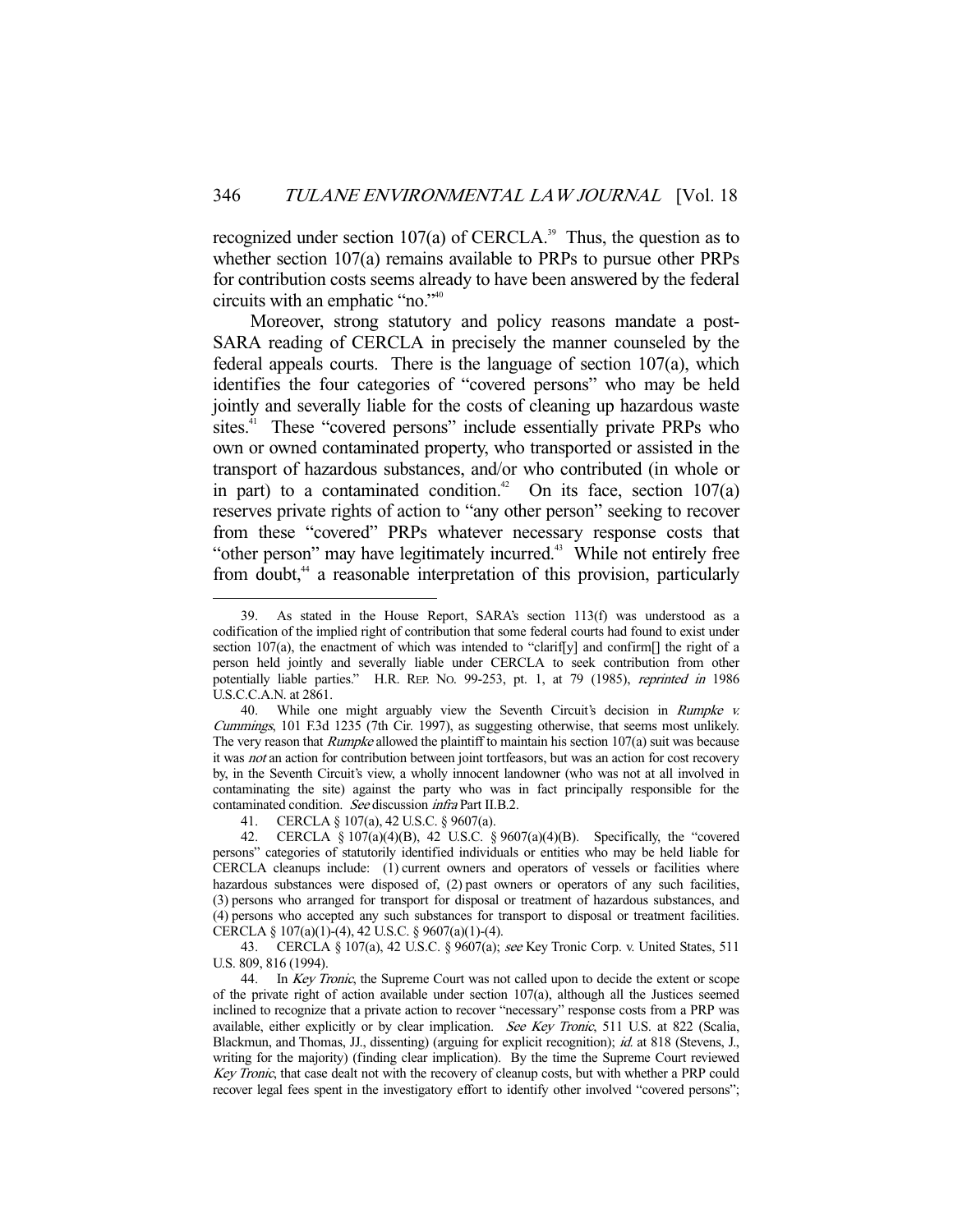given its structure, is that the "other persons" identified in subparagraph B refer to private parties other than those individuals described in section  $107(a)(1)$ -(4) as "covered" PRPs.<sup>45</sup>

 Those "other persons" can pursue a direct "cost recovery" action under section 107(a) precisely because the section 113(f) right of contribution is not available to them.<sup>46</sup> They, unlike the past or present owners, transporters, or polluters of the contaminated facility—all of whom qualify as "covered persons"—are not actual or potential joint tortfeasors who bear strict liability for CERCLA cleanups.<sup>47</sup> Responsible parties, on the other hand, *must* pursue federal recovery of their necessary response costs from one another under section 113(f)'s contribution provisions (assuming the conditions are met), $48$  since, by reason of Congress's enactment of that explicit right of action, PRPs no longer have any implied CERCLA right of action for contribution costs under section  $107(a)$ .<sup>49</sup>

-

 47. See Northwest Airlines, Inc. v. Transp. Workers Union of Am., 451 U.S. 77, 87-88 (1981) (stating that a right of contribution "is recognized when two or more persons are liable to the same plaintiff for the same injury and one of the joint tortfeasors has paid more than his fair share of the common liability" (emphasis added)).

48. See Cooper Indus., 125 S. Ct. at 584; CERCLA § 113(f), 42 U.S.C. § 9613(f).

 49. See Bedford Affiliates v. Sills, 156 F.3d 416, 423-24 (2d Cir. 1998), and cases cited therein; Amoco Oil Co. v. Borden, Inc., 889 F.2d 664, 672-73 (5th Cir. 1989). The floor debate and House Reports on the SARA amendments make it abundantly clear that enactment of an explicit federal right of contribution in section 113(f) was intended to codify and supplant the

the Supreme Court held that it could not. Id. at 820-21. Key Tronic is therefore not helpful in resolving the precise issue of whether a PRP can use section 107(a) to pursue other PRPs for recovery of actual cleanup costs "in the nature of contribution," and certainly does not conflict with or contradict the federal circuit court decisions cited above that have held section 107(a) to be unavailable to PRPs for such purposes.

 <sup>45.</sup> Section 107(a) first identifies "covered persons," and then specifies in its following subparagraphs A and B two separate categories of injured parties who may pursue those "covered persons" for necessary response costs, one being governmental or quasi-governmental parties and the other being private parties, respectively. Since subparagraphs A and B each provide independent rights of action, and are tied not by text and syntax to one another, but instead to the provision's lead-in "covered persons" language, the most common sense—and certainly not at all absurd—interpretation of the second subparagraph would be to read the private right of action found in subparagraph B as belonging to persons other than the "covered persons" identified in section 107(a)(1)-(4). CERCLA § 107, 42 U.S.C. § 9607. See generally Lamie v. United States, 124 S. Ct. 1023, 1030 (2004) ("[W]hen the statute's language is plain, the sole function of the courts—at least where the disposition required by the text is not absurd—is to enforce it according to its terms.")

<sup>46.</sup> See In re Reading Co., 115 F.3d 1111, 1120 (3d Cir. 1997); Rumpke of Ind., Inc. v. Cummings Engine Co., 107 F.3d 1235, 1241 (7th Cir. 1997); Redwing Carriers, Inc. v. Saraland Apartments, 94 F.3d 1489, 1496 (11th Cir. 1996); United Techs. Corp. v. Browning-Ferris Indus., 33 F.3d 96, 1000 (1st Cir. 1994), cert. denied, 513 U.S. 1183 (1995). Both section 113(f)(1) and the federal common law recognized a right of contribution to exist only between joint tortfeasors. See Cooper Indus., Inc. v. Aviall Servs., Inc., 125 S. Ct. 577, 586 (2004) (interpreting section 113(f)(1)); Tex. Indus., Inc. v. Radcliff Materials, Inc., 451 U.S. 630, 634 (1981) (common law).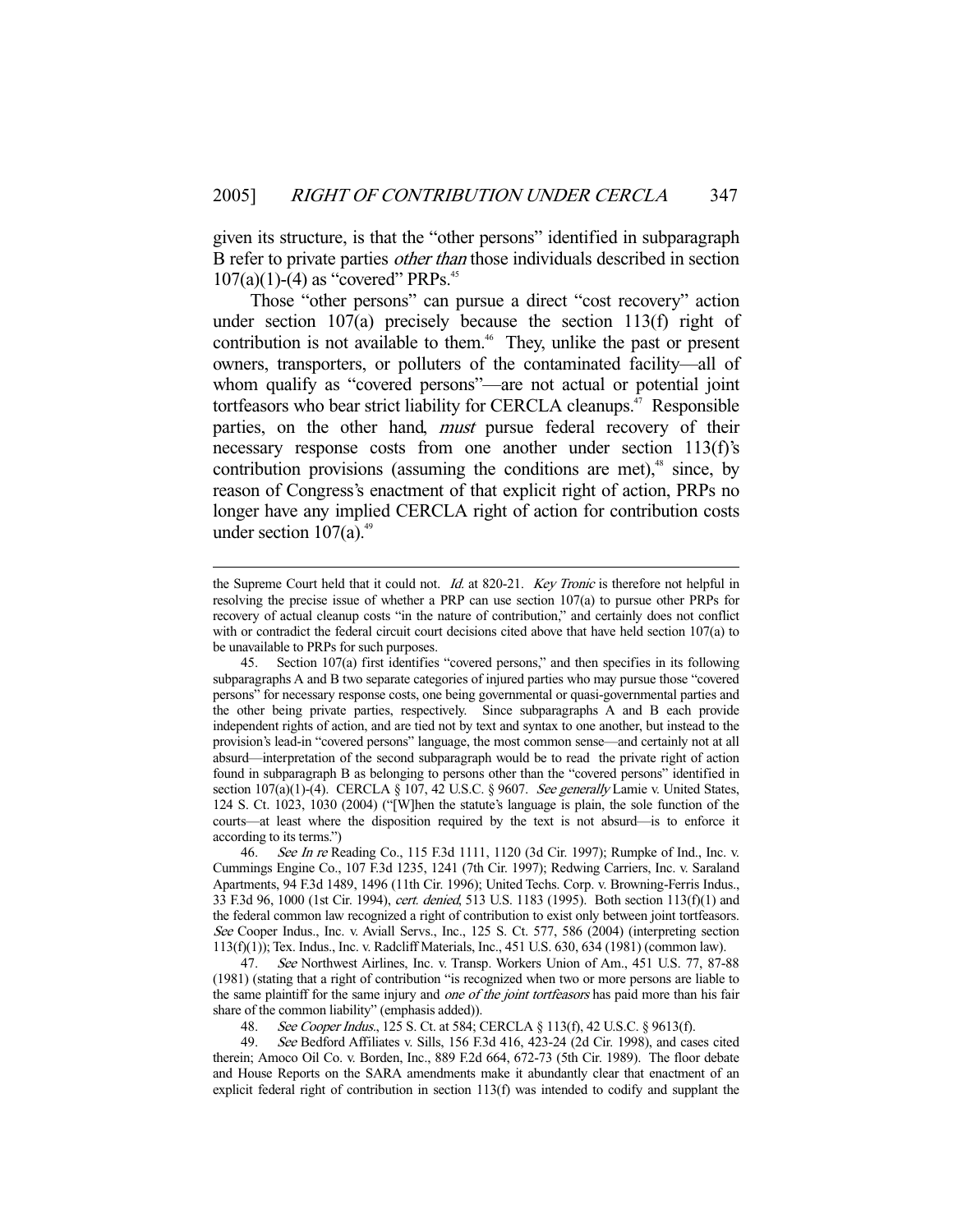To underscore the import of SARA's codification, section  $113(f)(1)$ 's enabling clause, contained in the provision's first sentence, was intended to, and did in fact, extinguish all judicially implied federal rights of contribution that PRPs had theretofore been allowed to assert in a section 107(a) civil action,<sup>50</sup> replacing the implied federal right with an explicit one.<sup>51</sup> Section 113(f)(1)'s savings clause, contained in the provision's last sentence, makes no attempt to resurrect that replaced implied right—preserving "undiminished" only those rights of contribution available *in the absence of* a section  $107(a)$  action,<sup>52</sup> while affording no protection whatsoever to private rights of contribution previously dependent upon *an accompanying* section  $107(a)$  action.<sup>53</sup>

50. See Cooper Indus., 125 S. Ct. at 581-82.

-

 51. The explicit right of action in section 113(f)(1) allows a PRP, through impleader, to maintain a federal contribution cause of action against other PRPs under section  $113(f)(1)$  that will authorize a judicial allocation of costs among the joint tortfeasors as an element of the underlying section 107(a) remedy. See Key Tronic Corp. v. United States, 511 U.S. 809, 816 (1994) (observing that SARA "now expressly authorizes a cause of action for contribution in § 113 and impliedly authorizes a similar and somewhat overlapping *remedy* in section 107" (emphasis added)).

52. As the Supreme Court recognized in *Cooper Industries*, section  $113(f)(1)$ 's savings clause preserved, undiminished, those rights of contribution available to PRPs, such as Aviall, in other contexts, such as state law. See Cooper Indus., 125 S. Ct. at 583-84. Also saved by section 113(f)(1)'s last sentence was the newly created federal right of contribution under section 113(f)(3)(B). Aviall Servs. Inc. v. Cooper Indus., Inc., 263 F.3d 134, 138-39 (5th Cir. 2001).

 53. It is doubtful that Ninth Circuit precedents suggesting a PRP could perhaps pursue other PRPs for federal contribution in a private, hybrid action brought under both section 107(a) and section  $113(f)(1)$  can survive *Cooper Industries. See* Pinal Creek Group v. Newmont Mining Corp., 118 F.3d 1298 (9th Cir. 1997) (suggesting that one PRP can seek contribution from another PRP by suing under both sections); W. Props. Servs. Corp. v. Shell Oil Co., 358 F.3d 678 (9th Cir. 2004) (suggesting that a private, hybrid section  $107(a)$  and section  $113(f)(1)$  suit might satisfy the "during" requirement under section  $113(f)(1)$ 's enabling clause). A PRP's section 113(f)(1) claim in such circumstances is not being advanced "during or following" the civil enforcement actions specified in section  $113(f)(1)$ 's enabling clause, see Cooper Indus., 125 S. Ct. at 584, and is, moreover, necessarily being maintained *in the presence of* a section 107(a) lawsuit, which finds no protection or validation in section  $113(f)(1)$ 's savings clause. See CERCLA

implied right of contribution that some federal courts had theretofore read into section 107(a). On the legislative language that eventually went to conference, Senator Stafford observed during the floor debate: "It was and is my understanding that the amendment is solely to correct a difficulty which some third-party plaintiffs are encountering in obtaining joinder of third-party defendants in claims for contribution under CERCLA." 131 CONG. REC. S12021 (daily ed. Sept. 24, 1985) (statement of Sen. Stafford). Senator Specter echoed that same sentiment, stating: "defendants under Superfund should have a right of contribution to bring in additional defendants so that all parties may be before the court at the same time to determine issues of liability and damages with the appropriate determination as to contribution and/or indemnification." 131 CONG. REC. S10852 (daily ed. Aug. 1, 1985) (statement of Sen. Specter); see also H. REP. No. 99-253, p. 1, at 79 (1985), reprinted in 1986 U.S.C.C.A.N. 2835, 2861 (confirming that the legislation intended to validate holdings of federal court cases where contribution was allowed during pending section 107(a) enforcement actions); H. REP. No. 99-253, pt. 1, at 80 (stating that the provision intended to allow all counterclaims, cross-claims and third-party actions to be dealt with in a single action).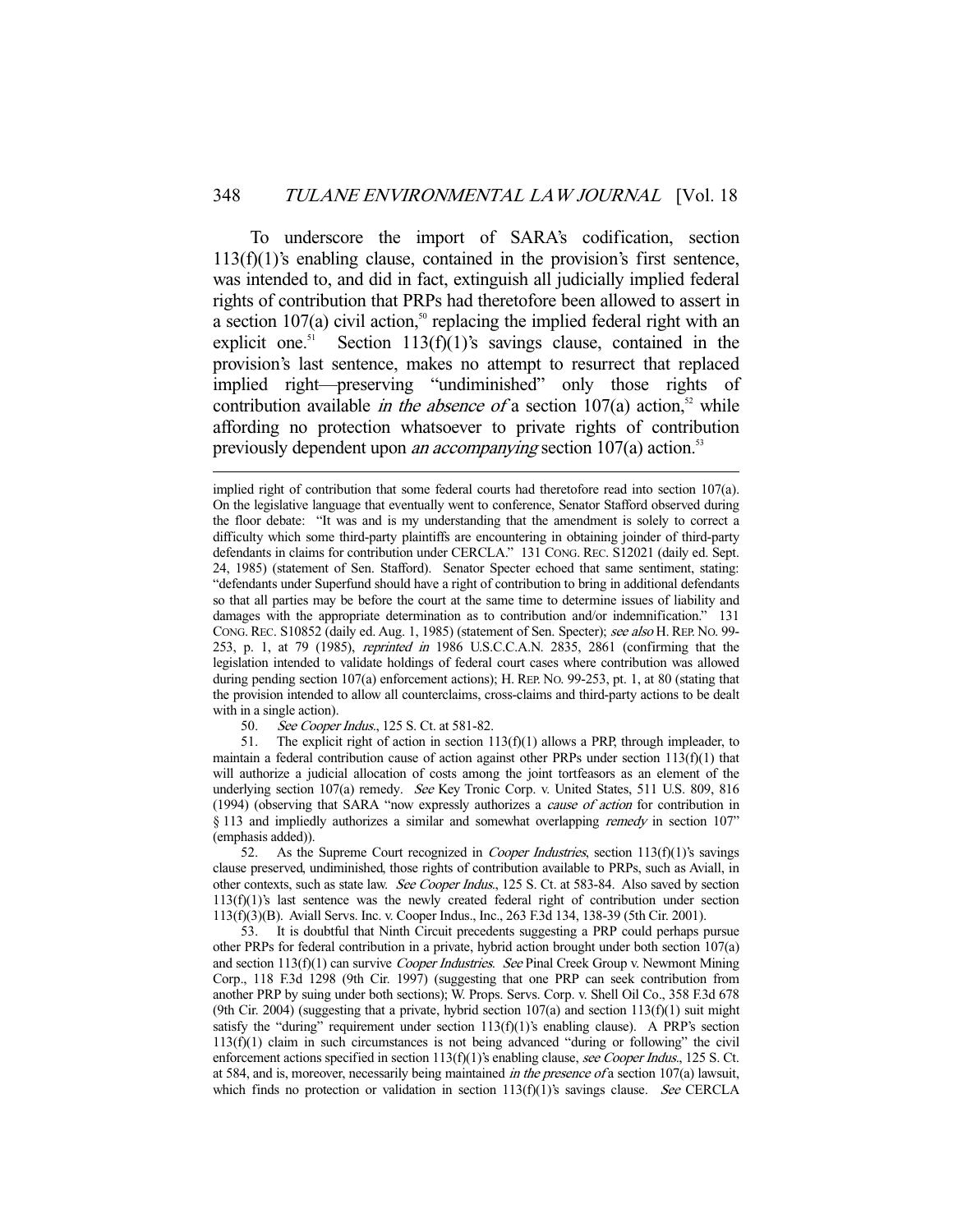This relatively restrictive right of contribution under CERCLA seems most consistent with the overall statutory scheme of the SARA amendments. The three-year limitations period in section  $113(g)(3)$ , for example, applies only to PRP contribution actions brought under section  $113(f)(1)$  or section  $113(f)(3)(B)$ .<sup>54</sup> Nowhere does SARA provide a corresponding statute of limitations for section 107(a) suits "in the nature of contribution."<sup>55</sup> As the Supreme Court observed in *Cooper Industries*, CERCLA's statutory structure reflects a congressional codification of only a limited federal right of contribution under section  $113(f)$ ,<sup>56</sup> and in fact undermines the Fifth Circuit's suggestion that some more general open-ended contribution right can be found to reside as well (by implication or otherwise) elsewhere in CERCLA.<sup>57</sup>

 Any suggestion that section 107(a) offers some other federal recourse to PRPs seeking a contribution remedy under CERCLA is further undermined by the settlement scheme that Congress devised with its enactment of section  $113$ 's contribution provision.<sup>58</sup> Specifically, under the SARA amendments, those who settle their cleanup claims with federal or state authorities receive an explicit right of contribution against other PRPs under section  $113(f)(3)(B)$ , as well as statutory protection under section  $113(f)(2)$  from possible future contribution actions by other responsible parties.<sup>59</sup>

 Protecting the integrity of this legislative scheme to incentivize settlements was a key factor for the federal circuit courts in universally determining that parties responsible for the site contamination may not assert section 107(a) actions seeking to recover their cleanup costs from

- 57. See Aviall Servs., Inc., v. Cooper Indus., Inc., 312 F.3d 677, 687 (5th Cir. 2001).
- 58. CERCLA § 113(f), 42 U.S.C. § 9613(f).

<sup>§ 113(</sup>f)(1), 42 U.S.C. § 9613(f)(1) (preserving only contribution claims brought *in the absence of* section 106 or section 107(a) civil actions).

 <sup>54.</sup> See CERCLA § 113(g)(3), 42 U.S.C. § 9613(g)(3).

 <sup>55.</sup> The question of what limitations period might apply to a claim of contribution in a private suit under section 107(a) met with different judicial responses prior to the Cooper Industries decision, from adoption of the six-year statute of limitations applicable to section 107(a) "cost recovery" actions under section  $113(g)(2)$  in *Centerior Service Co. v. Acme Scrap* Iron & Metal Corp., 153 F.3d 344 (6th Cir. 1998), to use of section  $113(g)(3)$ 's three-year statute of limitations in United Technologies Corp. v. Browning-Ferris Industries, 33 F.3d 96 (1st Cir. 1994), to finessing the issue altogether in Sun Co. v. Browning Ferris, Inc., 124 F.3d 1187 (10th Cir. 1997), where the six-year statute of limitations applied to actions that did not trigger events listed in section  $113(g)(3)$ , while a three-year limitations period applied to actions that did trigger such events.

 <sup>56. 125</sup> S. Ct. at 584.

<sup>59.</sup> See Bedford Affiliates v. Sills, 156 F.3d 416, 424 (citing United Techs. Corp., 33 F.3d at 100; Centerior Servs. v. Acme Scrap Iron & Metal Corp., 153 F.3d 244, 349 (6th Cir. 1998); Pneumo Abex Corp. v. High Point, Thomasville & Denton R.R. Co., 142 F.3d 769, 776 (4th Cir. 1998); In re Reading, 115 F.3d 1111, 1114 (3d Cir 1997).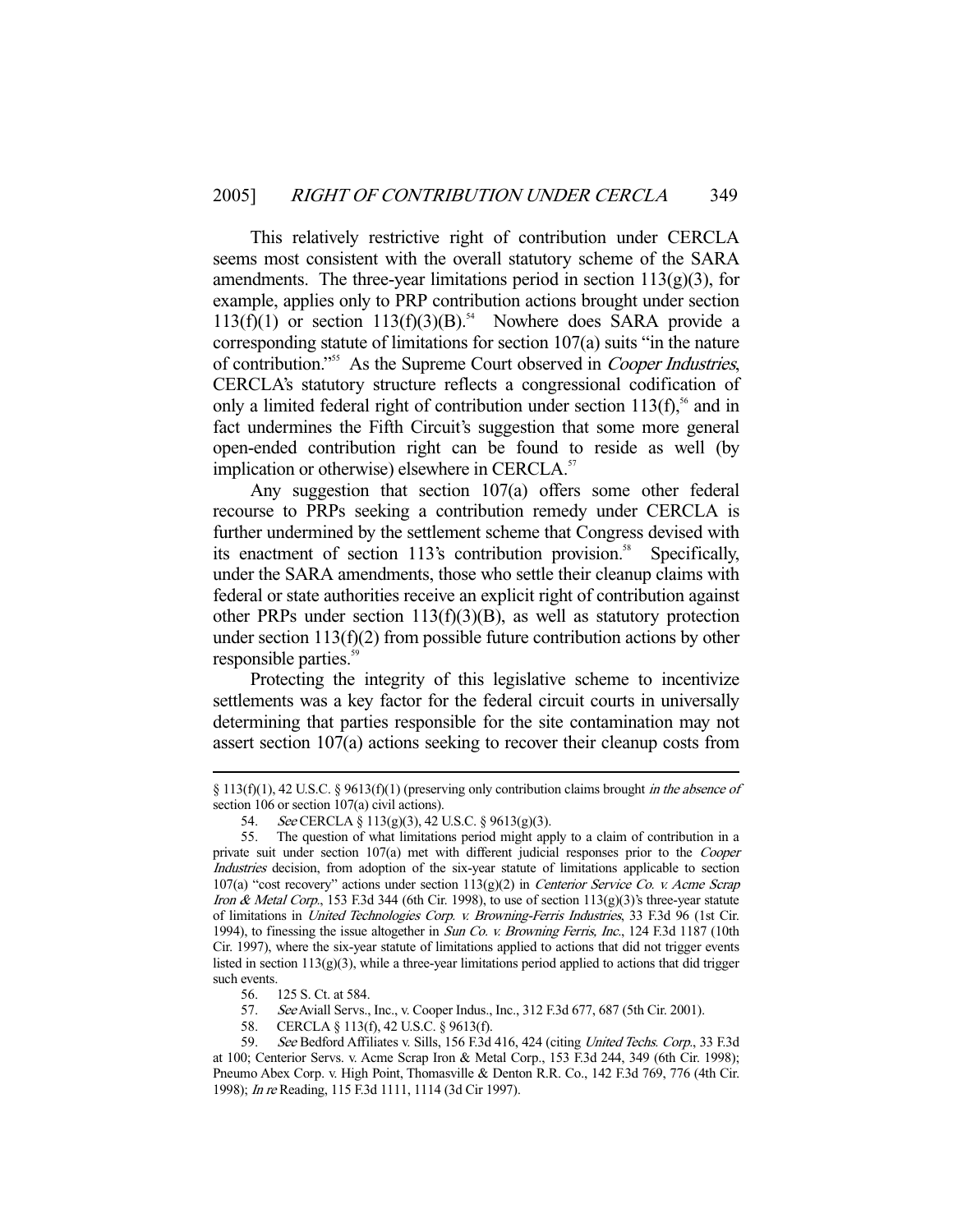other responsible parties, but must instead must seek contribution under section 113(f)(1). For example, in *In re Reading*, the United States Court of Appeals for the Third Circuit observed:

If a party could end run  $\S 113(f)(2)$  and (3) by suing a settling party under  $\S 107(a)(4)(B)$  for "costs of response," the settlement scheme would be bypassed. The incentive to early settlement would disappear, and the extent of litigation involved in a CERCLA case would increase dramatically. Consent agreements would no longer provide protection, and settling parties would have to endure additional rounds of litigation to apportion their losses. $60$ 

 The United States Court of Appeals for the First Circuit used similar reasoning in United Technologies Corp. v. Browning-Ferris Industries, noting that section 113(f)'s mechanism for encouraging settlements would be "gutted" by allowing private parties who contributed to the contamination to maintain section 107(a) cost recovery actions against other potentially responsible parties prior to any government assessment of CERCLA liability.<sup>61</sup> Thus, as previously indicated, the federal circuits have steadfastly barred PRPs from pursuing the contribution remedy through a CERCLA section 107(a) suit, and required them, instead, to utilize section  $113(f)$  to obtain such relief.<sup>62</sup> These decisions appear to be firmly grounded, both in the basic principles of statutory construction and in the policies Congress sought to advance through CERCLA.

#### 2. The Availability of Section  $107(a)(4)(B)$  to Other Persons

 The foregoing reading of section 107(a) still leaves that provision available for private "cost recovery" actions by individuals or entities other than "covered persons," for example, those who contract to remove (with no prodding from government authorities) hazardous substances that may have seeped or intruded upon adjacent land of an unsuspecting owner. The exact profile of who might fit within this Good Samaritan category has not been etched in stone. However, it is probably safe to say that (1) persons owning sites they knowingly contaminated, (2) persons purposefully transporting a hazardous substance, or (3) persons responsible for disposing of pollutants at or near a contaminated facility, would not qualify. At the other extreme, an independent contractor who contracts to clean up premises that became contaminated unbeknownst to

 <sup>60. 115</sup> F.3d at 1119.

 <sup>61. 33</sup> F.3d at 103.

 <sup>62.</sup> See cases cited supra note 37.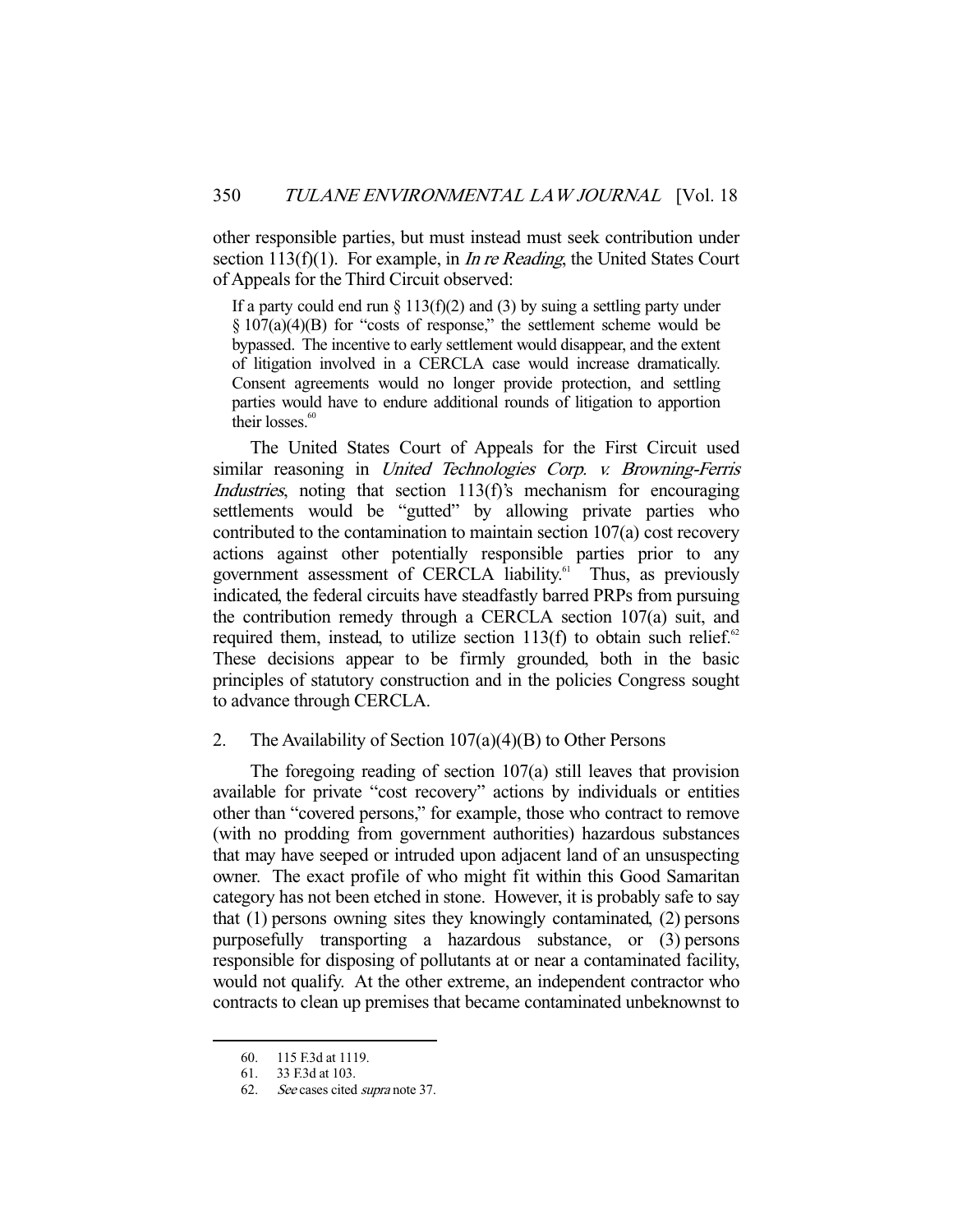the landowner (due to a hazardous discharge nearby, for example) is probably certifiably "innocent" enough to seek section 107(a) cost recovery.

 Whether the actual, unsuspecting owner of the contaminated property can escape the "covered persons" provision upon showing that it neither caused nor knew of the hazardous discharge—and is therefore, in very practical terms, an "innocent landowner"—is far more problematic. In such circumstances, the United States Court of Appeals for the Seventh Circuit seems to have fashioned an exception that would allow such an "innocent landowner" to pursue responsible parties for expended cleanup costs under section 107(a), reasoning that such a landowner was plainly not a joint tortfeasor seeking a shared distribution of costs with other liable parties, and as such should be treated differently, as an innocent bystander desirous of a full recoupment of its cleanup costs from the actual polluters of the premises.<sup>64</sup> The United States Court of Appeals for the Second and Ninth Circuits, however, seem to disagree.<sup>65</sup>

 The ultimate resolution of the circuit split on this discrete section 107(a) issue likely will have little impact, however, on the overall understanding of CERCLA, post-Cooper Industries, insofar as the statute provides federal rights of action to pursue cleanup response costs. The government enforcement apparatus in this regard under section 106 and section  $107(a)$  is clear.<sup>66</sup> Responsible parties, i.e., "covered persons," pursued in a civil action under either of these two provisions may seek contribution under section 113(f)(1),<sup>67</sup> or under section 113(f)(3)(B), if

 <sup>63.</sup> See CERCLA § 107(a)(1)-(4), 42 U.S.C. § 9607(a)(1)-(4).

 <sup>64.</sup> See Rumpke of Ind., Inc. v. Cummings Engine Co., 107 F.3d 1234, 1240 (7th Cir. 1997) ("[W]e see nothing in the language of  $\S 107(a)$  that would make it unavailable to a party suing to recover for direct injury to its own land, under circumstances where it is not trying to apportion costs  $(i.e.,$  where it is seeking to recover on a direct liability theory, rather than trying to divide up its own liability for someone else's injuries among other potentially responsible parties."). The Seventh Circuit held in *Rumpke* that the allegedly "innocent landowner" could not seek contribution from the actual PRPs under section  $113(f)(1)$  because it was not the subject of a pending or adjudicated section 106 or section 107(a) civil action. 107 F.3d at 1241; see also Akzo Coatings, Inc. v. Aigner Corp., 30 F.3d 761, 764 (7th Cir. 1994).

 <sup>65.</sup> See Bedford Affiliates v. Sills, 156 F.3d 416, 425 (2d Cir. 1998) (declining to adopt an "innocent landowner" exception as creating a new defense not contemplated by CERCLA); W. Props. Servs. Corp. v. Shell Oil Co., 358 F.3d 678 (9th Cir. 2004) (rejecting argument that a section 107(a) suit could be brought by "innocent landowners").<br>66. See CERCLA  $\S$  106(a), 42 U.S.C.  $\S$  9606(a) (prov

See CERCLA § 106(a), 42 U.S.C. § 9606(a) (providing that the EPA may issue an administrative order or bring a civil action to compel PRPs to undertake response actions that EPA will monitor); CERCLA §  $107(a)(4)(A)$ , 42 U.S.C. §  $9607(a)(4)(A)$  (providing that the United States or a State may recover response costs against "covered persons").

 <sup>67.</sup> While not decided in Cooper Industries, a section 106 administrative resolution is different from a section 106 civil action and may well not serve as the predicate needed to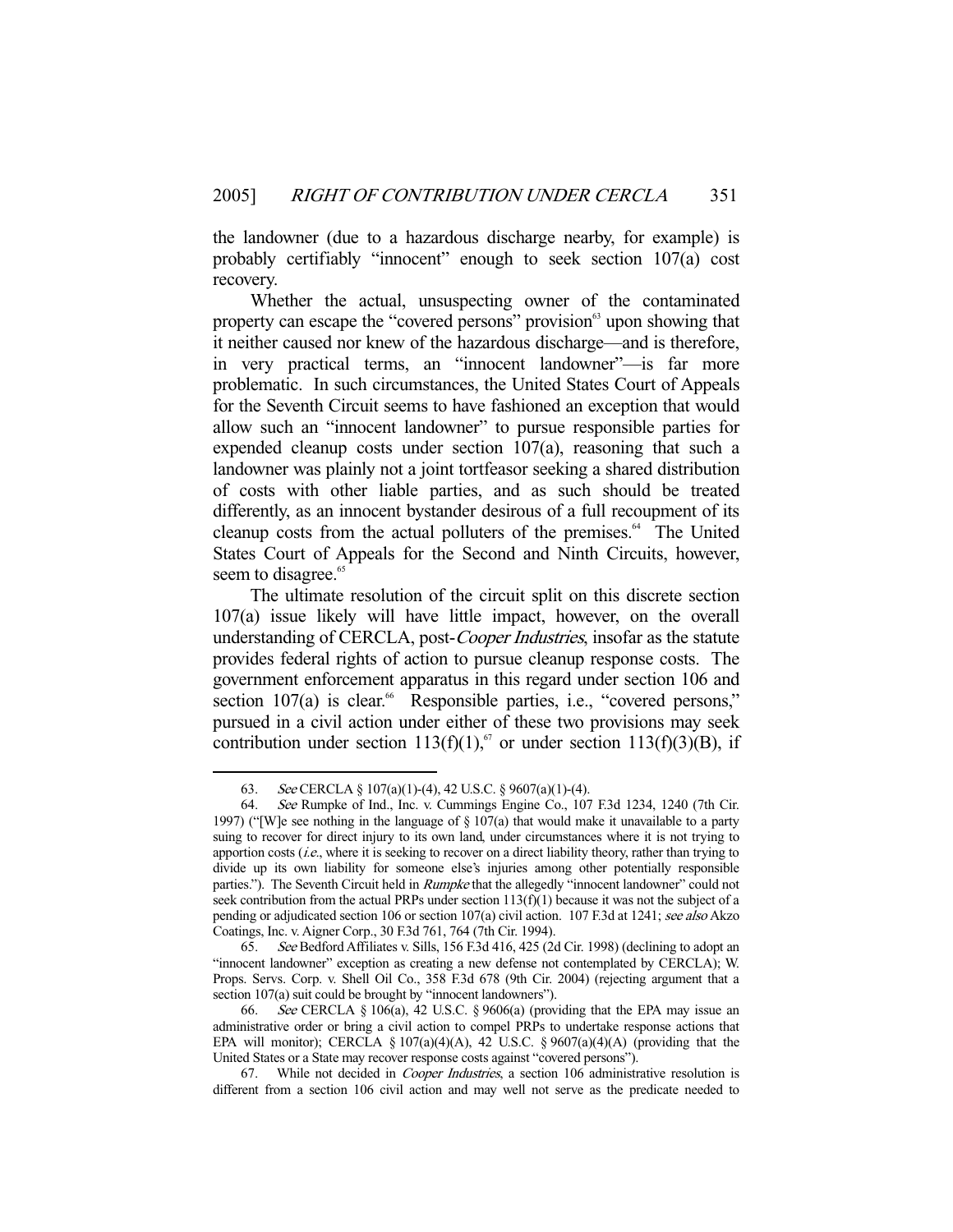they obtain an administratively or judicially approved settlement of the government claims with federal or state environmental authorities; for the reasons previously stated, however, they may not sue PRPs for contribution under section 107(a). Parties with no culpability for the contaminated condition and with no past or present ownership interest in the polluted property or facility—who are, therefore, removed from the group of candidates potentially vulnerable to the section 106 or 107(a) predicate civil action needed to maintain a section  $113(f)(1)$  suit for contribution—would qualify under section 107(a)(4)(B) as "other persons" (i.e., noncovered persons). Consequently, they may bring a private right of action under that provision to recover their expended cleanup costs and expect to prevail, so long as the hazardous substance was removed in accordance with the national contingency plan.<sup>68</sup>

#### III. ACHIEVING CERCLA'S PURPOSES

 Does this reading of the contribution and cost recovery provisions of CERCLA disserve the statute's overall purposes? We submit that it does not.

 Congress first felt compelled to legislate in this area in 1980, due to what appeared to be a noticeable increase in the number of hazardous waste sites around the country, and a disturbingly indifferent response from the private sector to building pressure from government authorities and environmental groups for prompt and comprehensive remediations.<sup>69</sup> Voluntary cleanup efforts had been, at best, sporadic, and, too often, far too superficial.<sup>70</sup> CERCLA was thus enacted to give the federal government "the tools necessary for a prompt and effective response to problems of national magnitude resulting from hazardous waste disposal."<sup>71</sup>

 69. See generally H. REP. No. 96-1016, pt. 1 (1980), reprinted in 1980 U.S.C.C.A.N. 6119.

70. See id.

maintain a contribution action under section 113(f)(1). 125 S. Ct. at 584 n.5; cf. FED. R. CIV. P. 2 (providing that a "civil action" is understood to mean a judicial proceeding), with Centerior Serv. Co. v. Acme Scrap Iron & Metal Corp., 153 F.3d 344, 351-52 (6th Cir. 1998) (suggesting that a section  $106(a)$  administrative order is sufficient compulsion to allow section  $113(f)(1)$ contribution).

 <sup>68.</sup> Section 107(a)(4)(B)of CERCLA requires that response costs recoverable under this provision must be expended in accordance with the national contingency plan, 42 U.S.C. § 9607(a)(4)(B). See also Morrison Enter. v. McSares, Inc., 302 F.3d 1127, 1135-36 (10th Cir. 2002).

 <sup>71.</sup> Deadham Water Co. v. Cumberland Farm Dairy, Inc., 805 F.2d 1074, 1081 (1st Cir. 1986) (quoting United States v. Reilly Tar & Chem. Corp., 546 F. Supp. 1100, 1112 (D. Minn. 1982)); see also Witco Corp. v. Beakhuis, 38 F.3d 682, 688 (3d Cir. 1994); Sidney S. Anst Co. v. Pipefitters Welfare Educ. Fund, 25 F.3d 417, 420 (7th Cir. 1994); Kaiser Aluminum & Chem.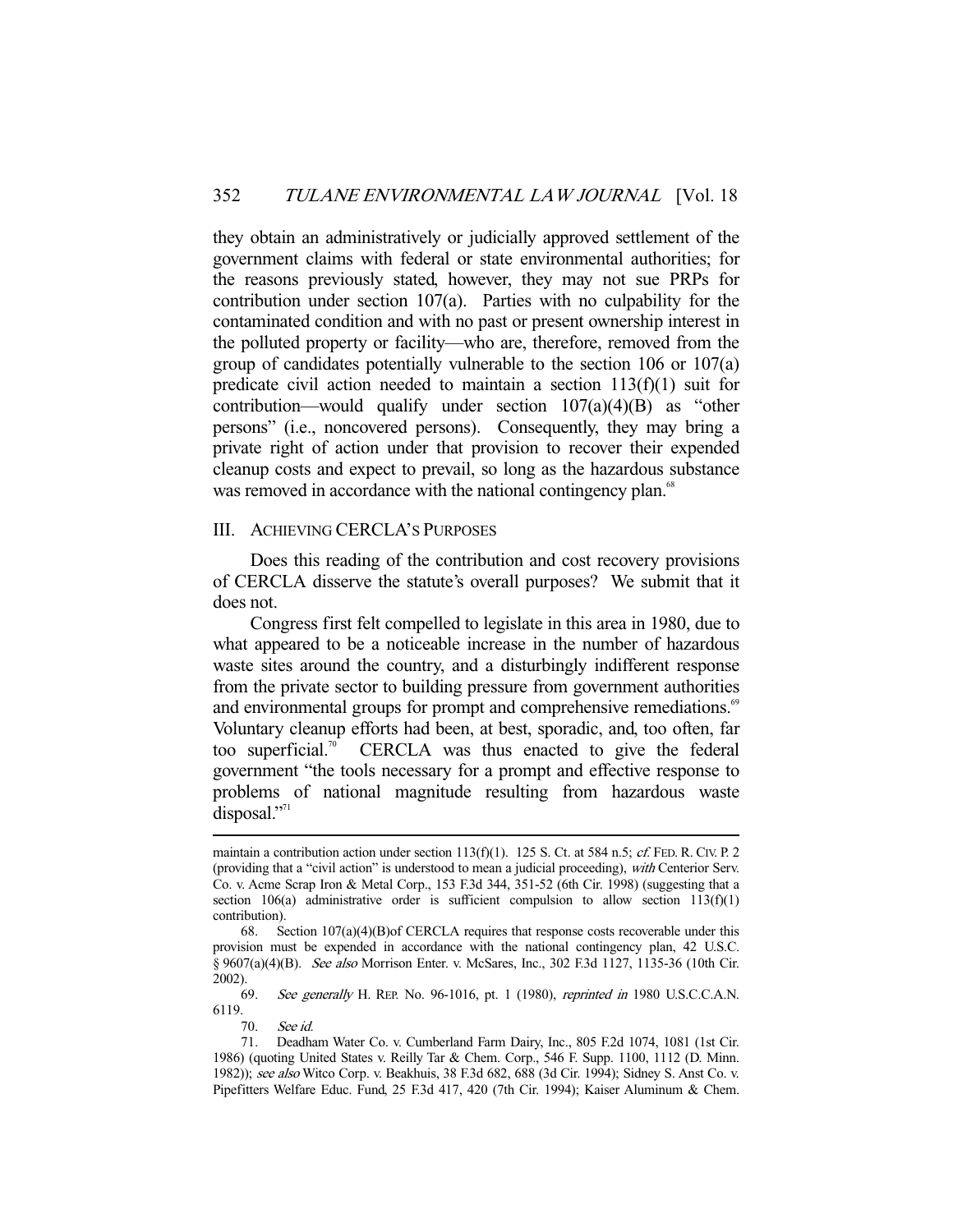There is little to suggest that Congress created CERCLA's enforcement scheme as a "stick" to prod independent, voluntary remediations of Superfund sites. Indeed in promulgating CERCLA's implementing policies in the early 1980s, the EPA saw the statute as facilitating government-sponsored cleanups, not as encouraging wholly unsupervised private remediation activities. Thus, the agency defined "voluntary response" sites entitled to placement on the National Priorities List as those sites where a private party was taking response action pursuant to a consent order or an agreement to which the EPA was a party—i.e., in the context of a negotiated settlement.<sup>72</sup> Answering concerns that these "voluntary response" sites failed to acknowledge cleanup efforts undertaken without formal EPA agreement, the EPA explained:

EPA studies have shown that many of the response actions undertaken by private parties outside the sanction of EPA consent agreements have not been successful. Furthermore, some private parties have represented routine maintenance or waste management activities as response actions, thereby leading to the conclusion that only after a thorough technical review can the Agency describe actions by private parties as "responses." Thus EPA believes that to describe actions taken outside consent orders as "response" would in many instances be misleading to the public as EPA cannot assure the public that the actions are appropriate, adequate, consistent with the NCP, and are being fully implemented. Therefore, the Agency encourages any responsible parties who are undertaking voluntary response actions at NPL sites to contact the Agency to negotiate consent agreements.<sup>73</sup>

 Further clarifying its position, the EPA declared that if responsible parties wished to undertake voluntary response actions without first engaging and settling with the agency, the EPA still had to sanction the cleanup, and if the remedial steps taken were not adequate, the PRPs who acted voluntarily could still be subject to enforcement action.<sup>74</sup> Other early EPA policy statements reflected a similar lack of confidence in cleanup activities performed on a purely voluntary basis by private PRPs, emphasizing that all such remediation efforts should occur pursuant to

Corp. v. Catellus Dev. Corp., 976 F.2d 1338, 1340 (9th Cir. 1992); Anspec Co. v. Johnson Controls, Inc., 922 F.2d 1240, 1247 (6th Cir. 1991); United States v. Aceto Agric. Chems. Corp., 872 F.2d 1373, 1380 (11th Cir. 1989); United States v. Monsanto Co., 858 F.2d 160, 167 n.8 (4th Cir. 1988).

 <sup>72.</sup> Amendment to National Oil and Hazardous Substance Contingency Plan; 48 Fed. Reg. 40658, 40661 (Sept. 8, 1983).

<sup>73.</sup> Id. (emphasis added).

 <sup>74.</sup> See id.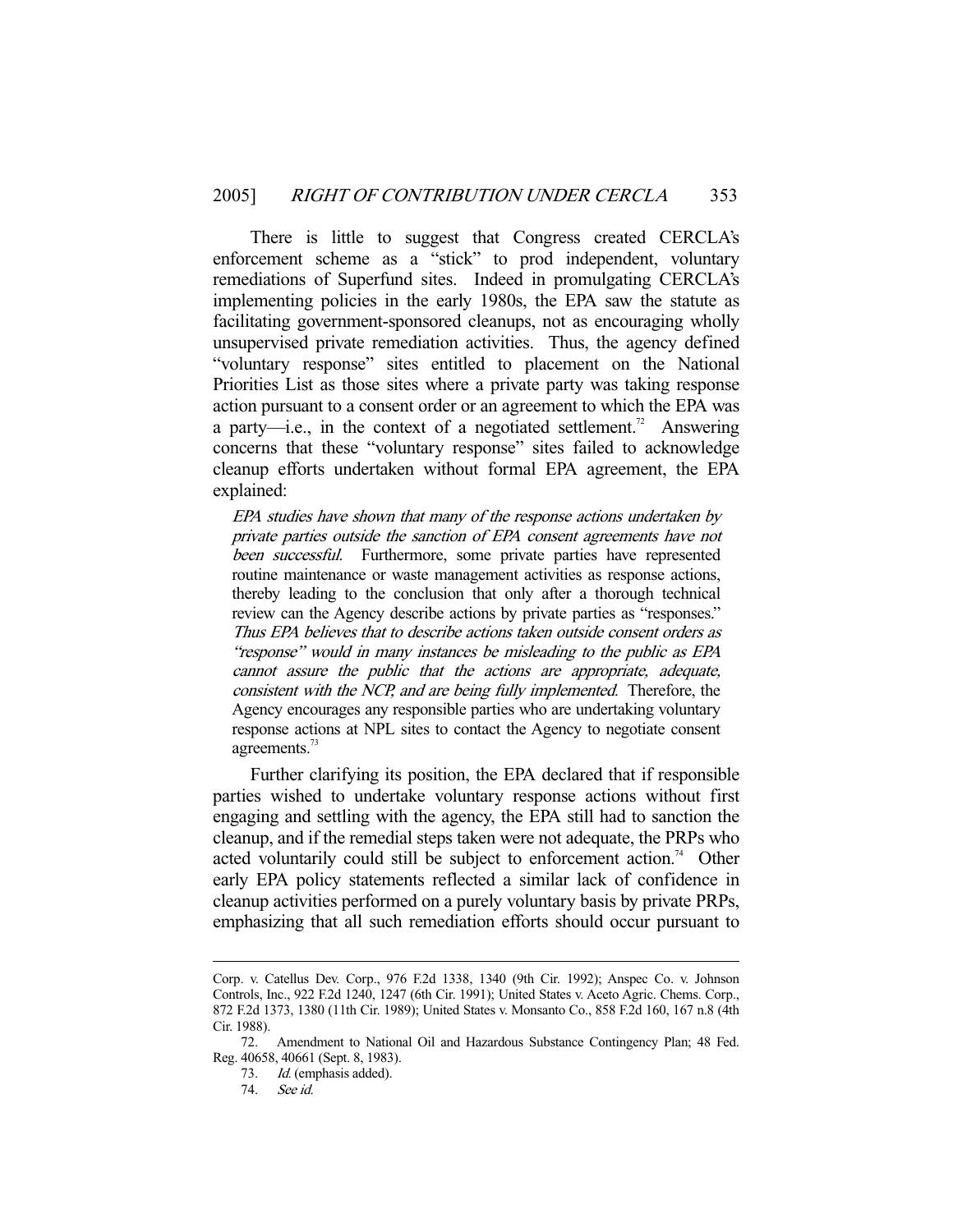"negotiated settlements" with the agency so as to reduce litigation, including later litigation by other PRPs concerning the same site.<sup>75</sup>

 The regulatory incentives aimed at encouraging PRPs to involve the federal government, and particularly the EPA, in all Superfund cleanups became a feature of the SARA amendments in 1986. Thus, the right of contribution itself was, as the Supreme Court affirmed in Cooper Industries, made available under section 113(f)(1) solely to PRPs initiating response actions "during or following" enforcement suits under section 106 and section  $107(a)$ .<sup>76</sup> Moreover, the only other "federal" contribution" door opened by SARA allowed one PRP to pursue another for an apportionment of cleanup costs under section  $113(f)(3)(B)$ , but only after the party seeking contribution had first secured an administratively or judicially approved settlement with the state or federal environmental authorities.<sup>77</sup>

 That this grand design of SARA was wholly intentional seems selfevident both from the amendment's language and from the regulatory underpinnings codified by section 113(f). It is further reflected in the addition of section  $113(f)(2)$ , which protects PRPs who first settle their claims with the government from facing contribution claims by others.

The *Cooper Industries* decision keeps this well crafted statutory scheme intact. Purely voluntary cleanups of Superfund sites, without government involvement or supervision, were never CERCLA's objective. Indeed, just the opposite is true.<sup>78</sup> Nor did SARA's addition of an explicit right of contribution to the statute in section 113(f) signal any congressional change of heart or direction. The Cooper Industries Court thus properly rejected the Fifth Circuit's effort to engraft onto section 113(f)(1)'s savings clause a free-standing federal right of contribution, wholly unhinged from any governmental involvement or oversight.<sup>79</sup> For similar reasons, as discussed above, all suggestions that the judiciary might still be able to fashion by implication a similar free-standing right of contribution under section 107(a) of CERCLA are equally unpersuasive. $80^{\circ}$  To be sure, where Congress has seen fit to promote pure voluntarism to address environmental concerns, it has done so clearly

 <sup>75.</sup> See Hazardous Waste Enforcement Policy, 50 Fed. Reg. 5034, 5038 (Feb. 5, 1985).

 <sup>76.</sup> Cooper Indus., Inc. v. Aviall Servs., Inc., 125 S. Ct. 577, 584 (2004).

<sup>77.</sup> CERCLA § 113(f)(3)(B), 42 U.S.C. § 9613(f)(3)(B); see also Aviall Servs., Inc., v. Cooper Indus., Inc., 263 F.3d 134, 138-39 (5th Cir. 2001).

<sup>78.</sup> See supra note 72 and accompanying text.

<sup>79.</sup> See Cooper Indus., 125 S. Ct. at 583-84.

<sup>80.</sup> See id. at 586 (recalling earlier Supreme Court decisions that refused to imply rights of contribution into federal statutes).